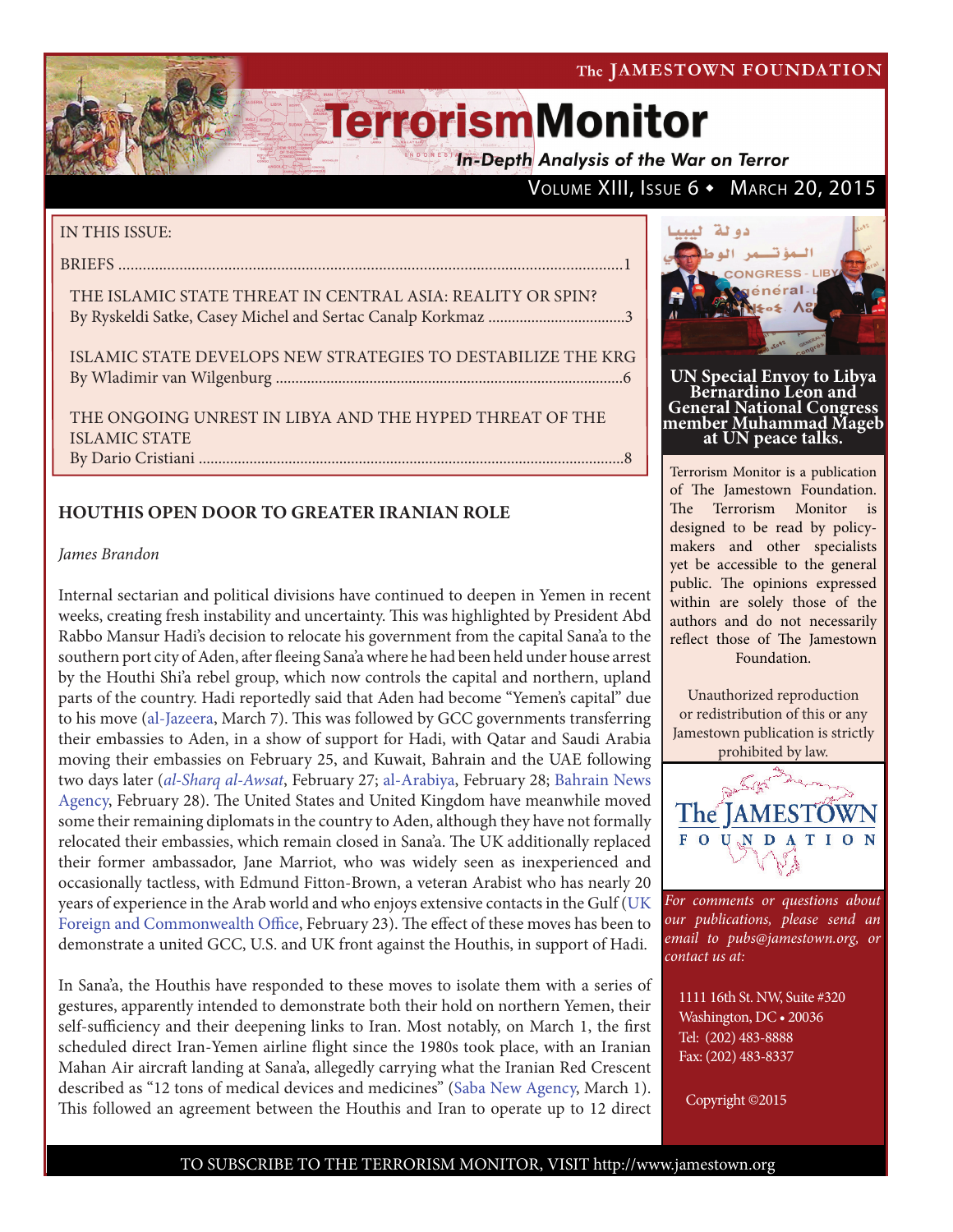flights per week between the two countries and to allow Iranian "cooperation" in a range of aviation-related fields, such as airport operations and runway maintenance (Saba News Agency, February 28). This agreement seems intended to allow Iran to provide the Houthis with both a door to the outside world and also a source of technical expertise. In addition, the Houthis held military drills near the Saudi border on March 12, involving infantry, jeeps and artillery. Although a Houthi spokesman said that the actions were not intended to "pose a threat to anyone," they were presumably intended as a warning to Saudi Arabia against intervening against the movement (Press TV, March 12). It is worth noting, however, that the Houthis' isolation is less complete than it may appear in Western and GCC capitals. China, India and Russia all maintain their diplomatic presences in Sana'a, and China—a key investor in the country—in particular enjoys deep and long-standing connections with Yemen dating to the 1950s.

On the surface, the effect of these moves is to highlight, and perhaps accelerate, the Houthis' drift towards the Iranian camp on one hand, and the GCC's determination to prevent a viable Shi'a-dominated government taking root in the Arabian Peninsula on the other. At the same time, however, Hadi's move to Aden, and his overt backing by the GCC, is unlikely to be universally welcomed locally; despite an infusion of Wahhabism into Aden during the past two decades, a significant section of Adenis (who mostly subscribe to the Shafi'i school of Islam), remain staunchly secular and/or inclined to Sufism. Many consequently regard Gulf-sponsored Salafism as an unwelcome foreign import, threatening the city's traditionally more tolerant and open culture. In addition, representatives of the southern separatist movement, al-Hirak, have criticized the relocation of government bodies to Aden, characterizing this as importing northern Yemen's problems to the south, no doubt fearing that the president's relocation will hinder their own aspirations (Anadolu Agency, March 6). Meanwhile, Hadi's "Popular Committees" militia has begun a de facto purge of potentially anti-Hadi southerners in Aden, for instance forcibly removing Abd al-Hafez Muhammad al-Saqqaf, a well-known member of a distinguished southern family, as the commander of the Special Security Forces in Aden (*Yemen Times*, March 11). Al-Saqqaf 's removal triggered brief but intense violence in the city on March 19 (al-Jazeera, March 19). To the likely further consternation of the Aden separatists, Hadi (who is himself from southern Yemen) is also backed by al-Islah, the Yemeni wing of the Muslim Brotherhood, which has refused to talk part in talks with the Houthis without Hadi (*Yemen Times*, March 11). Islah, which has long opposed southern separatism, itself remains engaged in a war of words with the Houthis, whose leader recently described Islah as pursuing a "dirty, negative, unethical, non-Islamic" strategy and alleged

## TerrorismMonitor Volume XIII • Issue 6 • March 20, 2015

that there is "clear and open alliance between Islah and al-Qaeda" (al-Manar, February 26).

One risk posed by these developments is that the deliberate isolation of the Shi'a Houthis by the mainly Sunni GCC, with the support of Western nations, will accelerate the Houthis drift towards Iran and stoke Sunni-Shi'a political sectarianism that has largely been unknown in Yemenis, as shown the March 20 attacks on Zaydi mosques in Sana'a (Reuters, March 20). Such a development would potentially make any long term accommodation between the Houthis and GCC-backed factions harder to reach, as well as laying the groundwork for more overtly sectarian conflicts in the future. That said, the recent history of Yemen shows that apparently durable alliances are liable to collapse rapidly and that yesterday's enemies can quickly become today's friends; consequently a face-saving rapprochement between the Houthis and Hadi, and even between the Houthis and their arch-enemies Saudi Arabia, Qatar and Islah, cannot be ruled out. Such a deal would potentially restore a measure of calm to the country, at least in the short term.

### **MALI ATTACK HIGHLIGHTS CONTINUING JIHADIST THREAT**

#### *James Brandon*

A lone Islamist attacker killed four people—two Malians, one French and one Belgian citizen—in a gun and grenade attack on a bar in Mali's capital Bamako on the evening of March 7, before being killed himself by the security services. The attack was later claimed by the al-Murabitun jihadist movement via audio message. The recording said that the attack had been carried out to "avenge our Prophet" who had been "insulted and mocked" (Maliweb.net, March 9). The message also said the attack had been carried out in revenge for killing Ahmed al-Tilemsi, a founding member of the Movement for Unity and Jihad in West Africa (MUJWA), who was killed in Mali in December 2014 during a battle with French special forces. Al-Tilemsi had also been an important member of al-Murabitun, which was itself formed by a 2013 merger between MUJWA and a smaller Salafi-Jihadist group run by Mokhtar Belmokhtar, a veteran Algerian militant (RFI, December 11, 2014). The attack was the first fatal terrorist event in Bamako in several years, underlining the continuing jihadist presence in the country. However, the audio message also claimed a failed January assassination attempt against General Mohamed Ould Meydou, a senior ethnic Arab officer in the Malian Army, whose perpetrators were previously unknown. A suspected accomplice of the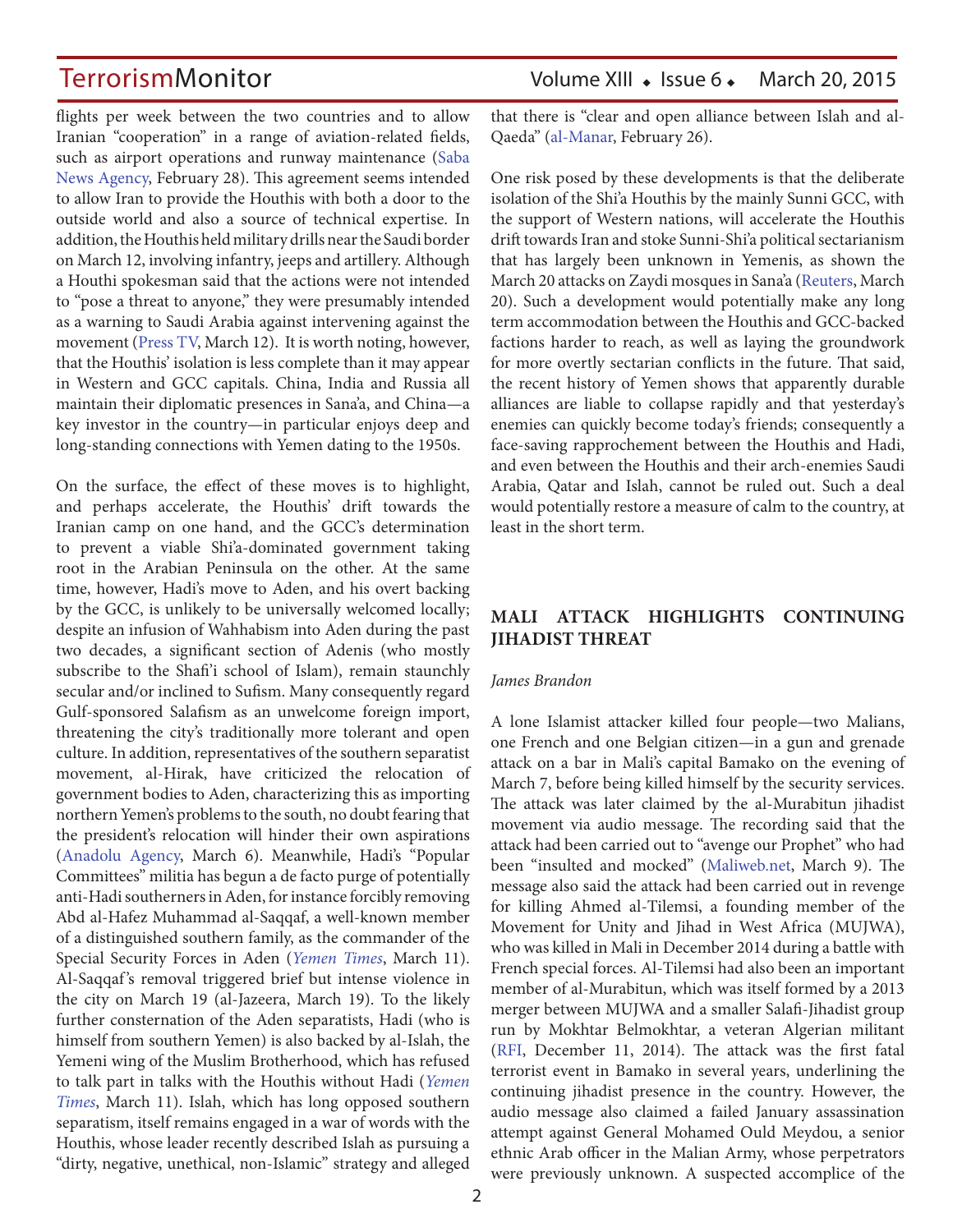Volume XIII  $\bullet$  Issue 6  $\bullet$  March 20, 2015

attacker was killed in a Malian special forces raid in the following week (Maliweb.net, March 16).

The attack potentially indicates that ethnic Tuareg and Arab Islamist insurgents, who are mainly confined to sparselyinhabited northern Mali, may be seeking to bring the conflict to the capital. In addition, the nature of the attack, conducted against civilian targets associated with foreign interests, is strongly reminiscent of tactics by other Islamist militant groups worldwide, and potentially suggests that the group is shifting away from insurgency-style, mainly-rural operations toward conducting more terrorist attacks in urban areas. This shooting attack also comes soon after preliminary peace talks between the Malian government and representatives of various Arab and Tuareg armed rebel groups in Algeria. These talks ended positively in early March, with the Malian government signing the deal on March 1, and representatives of the main separatist rebel groups, the National Movement for the Liberation of Azawad (Mouvement National pour la Libération de l'Azawad—MNLA) and the Arab Movement for Azawad (Mouvement arabe de l'Azawad—MAA), promising to return to northern Mali to consult their grassroots supporters before signing it themselves (Algerie Presse Service, March 1). The Bamako attack, coming just days after this progress, may have been intended by al-Murabitun to signal their opposition to the proposed agreement and their determination to continue fighting. Since then, the Coordination of Azawad Movements (Coordination des Mouvements de l'Azawad—CMA), an umbrella group of different rebel organizations, rejected the current version of the proposed accord on March 16, although they said that it offered a basis for further negotiations (Maliweb.net, March 17).

At the same time, however, hit-and-run guerrilla attacks have continued in the north. Most notably, a UN base in the northern city of Kidal was struck by around 30 rockets, killing two local civilians and one Chadian soldier (Maliweb. net, March 8). No group has so far claimed responsibility for the attack. Meanwhile, ethnic tensions remain a key driver of the continuing violence in the region, underscoring how the conflict in northern Mali has polarized communities that had previously lived in relative harmony. For instance, in one recent bout of violence, two innocent ethnic-Arab teenagers were attacked, disemboweled and then burnt alive by locals in the aftermath of a suspected militant grenade attack on a nearby police station in the northern city of Gao (Maliweb. net, March 11; France24, March 10). The developments underscore that even if the main Malian northern rebel groups do reach an agreement with the government, northern Mali is likely to remain unstable for some time to come.

## **The Islamic State Threat in Central Asia: Reality or Spin?**

*Ryskeldi Satke, Casey Michel and Sertaç Canalp Korkmaz*

The threat of Islamist radicalism in the former Soviet republics of Central Asia has been a topic of debate among the analyst community for many years, especially following the 9/11 attacks in the United States. In recent months, interest in the topic has surged again, in part because Russia and Central Asian governments have publicly warned of the possible spillover from the ongoing instability from Afghanistan, combined with reports of Central Asians joining the Islamic State organization in Iraq and Syria (RFE/RL, December 11, 2014). Opinions over the extent of this threat vary, however; for instance, human rights organizations have cautioned that regional government's renewed focus on the Islamist threat comes as human rights in Central Asia deteriorate (Human Rights Watch, January 29). Others, however, have argued that the Islamic State organization represents a genuine "potential direct threat to Russia" and other regional states (al-Jazeera, December 1). The aim of this article is to assess the threat posed by Islamist militancy in the Central Asian region, with particular reference to the Islamic State.

#### **Islamic State Fighters**

The number of fighters from Central Asia who are taking part in the Syrian conflict are disputed. Some domestic analysts in Central Asia estimate that the total number of the Central Asian radicals in the ranks of the Islamic State is less than 1,200 (Radiotochka.kz, September 16, 2014). However, some international institutions suggest that the number of recruits from the region is higher, between 2,000- 4,000, with every Central Asian state supplying fighters to the Islamic State's ranks (International Crisis Group, January 20). These numbers partly reflect differing estimates for the total number of Islamic State fighters. For instance, Russian military intelligence has reportedly estimated the overall number of Islamic State fighters at close to 70,000, while the U.S. intelligence community reportedly believes that 20,000- 31,000 fighters is more accurate (Sputnik, December 10, 2014; NBC News, February 28). Underlining the potential allure of the group, however, a trio of Central Asian nationals were arrested in New York in 2014, reportedly attempting to join the organization (*Wall Street Journal*, February 28). In addition to Central Asian recruits, there are volunteers from Russia; in February, Russian Federal Security Service (Federal'naya sluzhba bezopasnosti—FSB) Director Alexander Bortnikov said that close to 1,700 Russian nationals are fighting in Iraq (RIA Novosti, February 20). Some reports have indicated that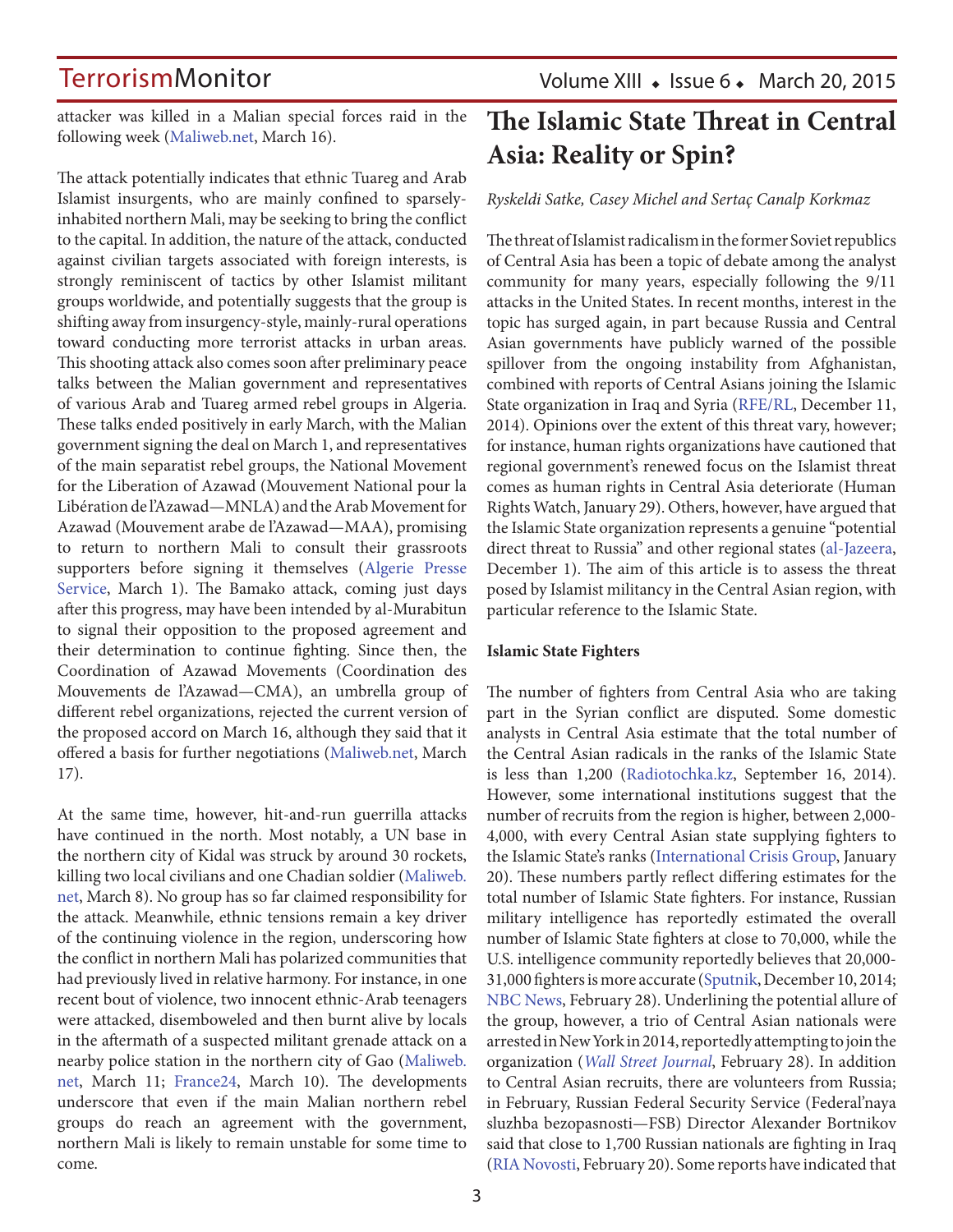TerrorismMonitor Volume XIII • Issue 6 • March 20, 2015

fighters from Turkmenistan, Uzbekistan and Tajikistan are the largest Central Asian ethnic groups in the Islamic State as opposed to recruits from Kyrgyzstan and Kazakhstan, with some observers also reporting that many Central Asian recruits join the Islamic State via North Caucasus based jihadist networks while working as a seasonal laborers in Russia (Afghan Analysts Network, October 8, 2014).

Like most other jihadists, Central Asian volunteers regard Turkey as the best way to reach Syria, largely due to its convenient geographical location and liberal visa policies. Kazakhstan's Ministry of Foreign Affairs has also said that the country's visa free regime with Turkey has allowed Kazakh nationals to reach Syria through refugee camps on the Turkish-Syrian border (Tenguiz News, October 22, 2013). Turkey's long border with Syria also makes the travelling process easier, which has led to much international criticism of the Turkish government in recent months (BuzzFeed, January 30). Ankara has responded by ratcheting up its international cooperation on multiple levels to better prevent foreign terrorist fighters (FTFs) from travelling through Turkish territory. Turkish security institutions have also created a "no-entry list" of potential FTFs, which includes possible Islamic State recruits from Russia and from the former Soviet states of Central Asia. Turkey has also established "Risk Analysis Groups" at the country's entry points to "identify potential FTFs at borders, ports and airports." [1] The Ankara-based Center for Middle Eastern Strategic Studies (ORSAM) reported that, as of February 2015, Turkey's no-entry list database contained 9,915 globally known names of potential Islamic State fighters. Out of this number, 21 percent are from Russia and Central Asia. ORSAM's comparative analysis of Londonbased International Centre for the Study of Radicalisation and Political Violence (ICSR) think tank's report on the total number of foreign fighters in Iraq and Syria concluded that Turkey's cooperation on security issues with Central Asian republics remains effective, particularly as compared to engagement on the same subjects between Central Asian states and the European Union (ICSR, January 26).

#### **Exaggerated Threat?**

Officials in both Russia and Central Asia sometimes describe the Islamic State's potential impact in the region in a way that goes far beyond the current likely direct threat. Russian officials and the Moscow-led Collective Security Treaty Organization (CSTO) repeatedly have made alarmist comments about Islamist and Islamic State infiltration into Central Asia. For instance, CSTO Secretary General Nikolai Bordyuzha has said that there is an "attempt to create some sort of underground extremist state" in the region (Trend,

September 22, 2014). Meanwhile, Yevgeny Satanovsky, president of the Russian Institute for Middle East Studies, has claimed that Central Asian states will only stanch the flow of thousands of fighters to Syria when the governments enact "absolute control of religious life" (Registan, October 6, 2014). Some in the United State have also played up fears of Islamic State influence in the region. For example, when donating 300 Mine-Resistant Ambush Protected (MRAP) vehicles to Uzbekistan—the largest single military donation the United States has ever bestowed on a state in the region—Deputy Assistant Secretary of State for Central Asia Dan Rosenblum cited "counter-terrorism" efforts, while the CENTCOM-sponsored publication Central Asia Online claimed in February that 900 Uzbeks have already been killed while fighting for the Islamic State, a remarkably high number (*New Republic*, February 3; Central Asia Online, March 11).

Many claims that the Islamic State presents some form of existential threat to the region appear overblown. Professor Murat Çemrek, director of International Relations Department at Turkey's University of Necmettin Erbakan said:

'Moderate Islam' does not make sense for the young generations in Central Asia since they do want to show their religiosity in the public life. And the older generations, having survived long enough under the atheist and anti-theist Soviet period, are not interested in any kind of Islam, neither moderate nor radical. [2]

If correct, this potentially creates an environment that is not suitable to large scale Islamist radicalization. Indeed, a recent Chatham House research paper argues that claims of large scale radicalization in Central Asia are based on a "little or no evidence" (Chatham House, November 11, 2014). On the other hand, despite the uneven quality of Central Asian justice system, some convictions for Syrian-related militancy have taken place. For instance, Kazakhstan has already sentenced two people taking part in the Syrian conflict (RFL/ RL, February 20; Time.kz, March 28).

In addition, the threat from the Islamic State has allowed regional authorities to restrict both civil, political and media rights further. For instance, after a video emerged detailing Kazakh citizens within Islamic State ranks, the Kyrgyz government in December restricted access to a local news outlet, the Kloop.kg website, which had reported on the story (RFE/RL, December 16, 2014). Kazakhstan recently followed suit, blocking Radio Free Europe websites in response to a separate Islamic State video (RFE/RL, March 5). Media and civil rights in Turkmenistan and Uzbekistan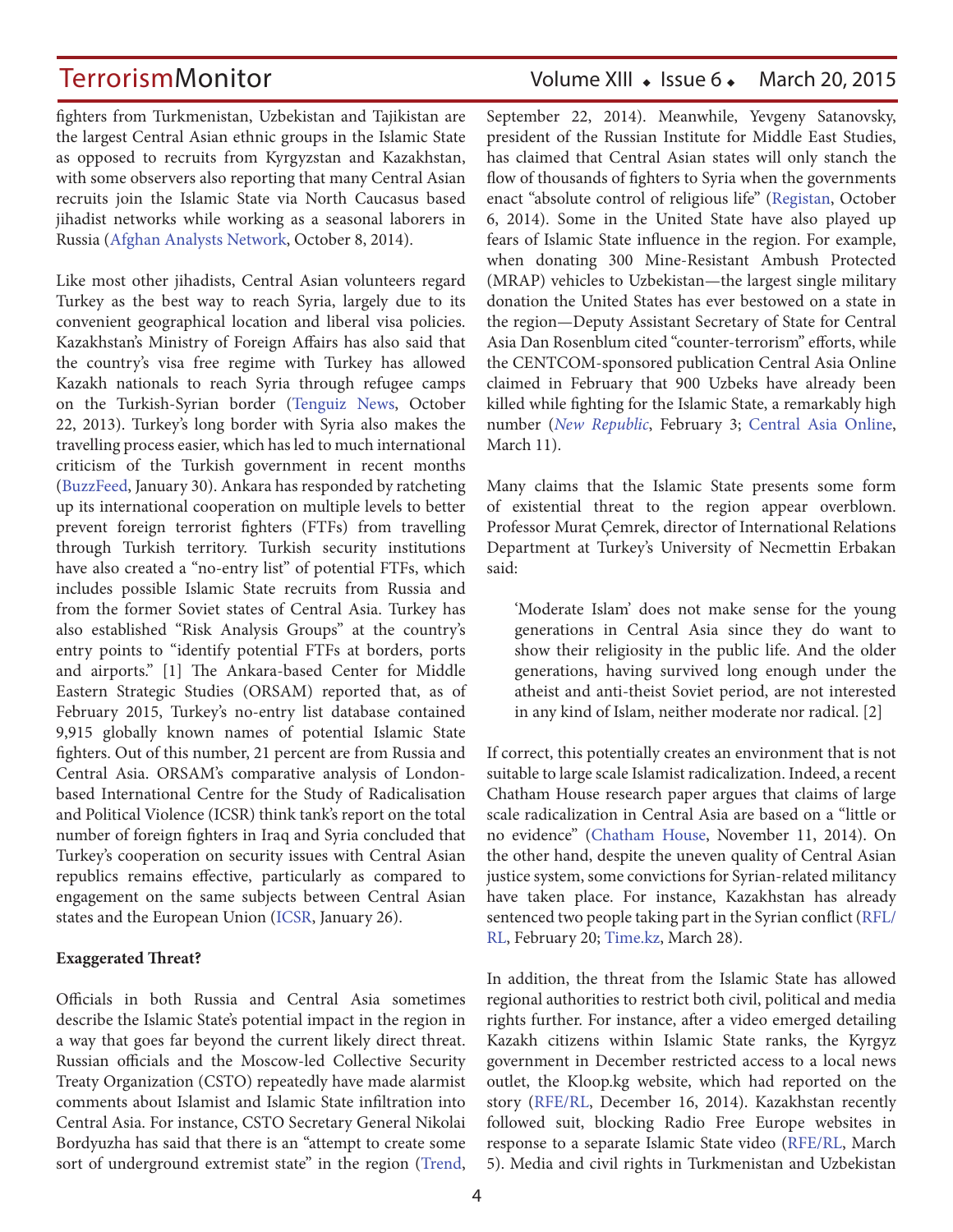Volume XIII  $\bullet$  Issue 6  $\bullet$  March 20, 2015

are already among the most restricted in the world, and government repression has continued apace in response to the Islamic State threat. Tajikistan, meanwhile, has managed to conflate the purported Islamic State threat to the region with the Islamic Renaissance Party of Tajikistan (IRPT), the primary opposition party. This conflation helped eliminate IRPT's electoral chances in a recent parliamentary election, allowing the government further leverage to further undermine the IRPT, leaving it without a single seat for the first time in 15 years (RFE/RL, March 4). In the context of the ongoing broader economic downturn in Russia and Central Asia, caused by Western sanctions and falling oil prices which is set to most heavily impact Kazakhstan, Kyrgyzstan and Tajikistan—the Islamic State threat has given regimes the excuse to tighten their domestic security provisions, at a time when they have growing reason to fear economicrelated unrest.

#### **Conclusion**

At present, the threat from Islamist extremism in Central Asia appears significantly more modest than is painted by both regional governments and the Russian authorities. In addition, the Afghan Taliban seems disinclined to ally in any significant way with the Islamic State, which seems likely to limit the group's influence there. Thomas Ruttig, co-director and senior analyst of the Afghanistan Analysts Network (AAN), explained:

So far, there have been only fringe Afghan groups that have declared allegiance with the Islamic State. The battlefield is still controlled by the Taliban, who are not interested in competition there and have moved, in a number of incidents, against such groups. In this context, the danger of a destabilization of Central Asia by the Islamic State from Afghanistan is overstated in the current situation, even alarmist and very likely serves domestic agendas. [3]

Therefore, despite the significant number of Central Asians active in the Islamic State, Russian and Central Asian government claims that the Taliban and Islamic State-linked radicals will soon overrun the republics of Central Asia appear largely unfounded.

*Ryskeldi Satke is a contributing writer and analyst with various research institutions and news organizations in Central Asia, Turkey and the United States. Casey Michel is a graduate student at Columbia University's Harriman Institute. Sertaç Canalp Korkmaz is Ph.D. candidate with the Turkish National Police Academy and an analyst on failed states, Afghanistan and terrorism affairs.*

Notes

1. "International Cooperation against Foreign Terrorist Fighters: The Experience of Turkey," ORSAM, February 2015, http://www.orsam.org.tr/en/enUploads/Article/ Files/2015219\_policybrief22ing.pdf.

2. Interview with Professor Murat Çemrek via email, March 9, 2015.

3. Thomas Ruttig commentary via e-mail, February 26, 2015.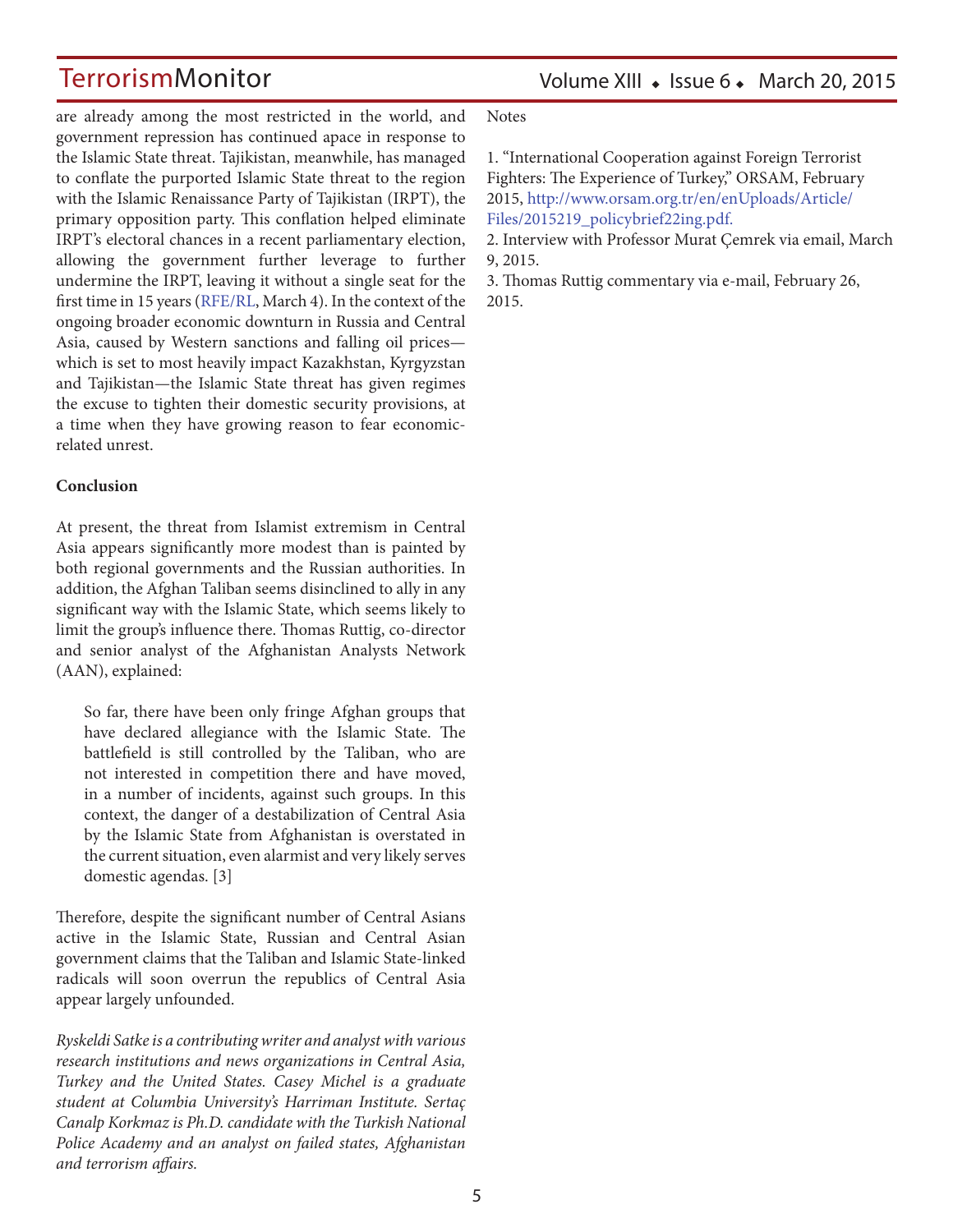## **Islamic State Develops New Strategies to Destabilize the KRG**

#### *Wladimir van Wilgenburg*

In recent months, the Islamic State militant group has started using ethnic Kurdish militants in operations against the security forces of the Kurdistan Regional Government (KRG) in Iraq and in its propaganda materials. Some Kurdish Islamic State militants have taken part in videoed killings. For instance, on January 26, Kurdish Islamist State militant Mofaq Asa'ad Askander was filmed beheading a captured Kurdish Peshmerga soldier in Mosul, shocking Iraqi Kurds (MEMRI, January 26). The presence of such Kurds in the Islamic State raises important questions: Could the Islamic State use these Kurds to conduct attacks inside the usually safe Kurdistan region, or to target Western troops presently training the Kurdish Peshmerga forces in the KRG capital Erbil? Despite a few attacks, the answer appears to be no.

#### **Local and Diaspora Recruits**

According to Hemin Hawrami, a senior official in the Kurdistan Democratic Party (KDP), around 300 to 350 young Iraqi Kurds have so far joined the Islamic State. [1] Other sources estimate around 500 joined the Islamic State in 2014 (Rudaw, February 27). Some recruits are students of former radical members from the Islamist movement in the Kurdistan region that developed in the 1980s while others had been involved in more recent militant groups. For instance, Mofaq Askander and his two brothers, Younis and Musa, were former Mosul-based operatives of al-Qaeda in Iraq and joined the Islamic State when it took the city in June (Rudaw, February 5). Another source of recruits are ethnic Kurds who became radicalized in the West, such as the 18-year-old ethnic Iraqi Kurd Muhammad Hadi, from the UK, who travelled to join the Islamic State in early 2014 (*Daily Mail*, June 29, 2014). So far, Kurds who have joined the Islamic State appear to have come mainly from inside Iraq, rather than from Kurdish populations in Turkey, Syria and Iran.

#### **Militant Operations**

Thus far, there have been a few significant attacks inside Kurdistan attributed to the Islamic State. On August 23, 2014, a bomb attached to a car wounded four people on the Erbil-Kirkuk road (Rudaw, August 23, 2014). The year before, on September 29, 2013, there was an attack against the Security Directorate in Erbil (KRG.org, September 30, 2013). However, it is surprising that with a more than 1,000

## TerrorismMonitor Volume XIII • Issue 6 • March 20, 2015

kilometer frontline between Kurdistan and Arab-areas of Iraq, the Islamic State has not carried out more attacks in the KRG, using Kurdish radicals who can move with relative ease across the border. Nevertheless, there is the continuing potential for the Islamic State to use its Kurdish recruits' knowledge of the local terrain and cultural-social knowledge in conducting suicide operations within Kurdistan. The Islamic State has also used Kurds in more conventional military operations on the fringes of Kurdish regions in Syria and Iraq, including in the Syrian town of Kobane (Ayn al-Arab in Arabic), where Kurdish Islamic State fighters were even led by a Kurdish commander known as Abu Khattab al-Kurdi, as well as in the Mosul area and Kirkuk (Vice, November 7, 2014).

One reason for the Islamic State's lack of attacks in the KRG is the work of the Kurdish security service, the Asayish. Despite of the huge influx of displaced persons and the Asayish themselves fighting on the frontlines, there has not been an appreciable security vacuum for the Islamic State to exploit. Moreover, the Asayish has stepped up their monitoring of potential militants, and has arrested several Islamic Statesupporters and sleeper cells. For instance, in January, the Asayish arrested six pro-Islamic State clerics in several locations, and has reportedly even deported some Kurdish families, who are from north of Erbil, after their two sons joined the Islamic State (Rudaw, February 27; Duhok Post, February 16). However, it is unclear how many suspected Islamic State militants and supporters have been arrested in total in Kurdistan.

Moreover, the local awareness of Kurdish citizens to this potential threat has increased. It is difficult today for Kurdish radicals to even express sympathy with the Islamic State, since most locals would immediately report such suspicious behavior to the Asayish. Indeed, before the August attacks, there were some Kurds expressing sympathy for the Islamic State publicly. Now this seems to be impossible, and many conservative Islamists in Kurdistan have tried to distance themselves from the Islamic State since its expansion last year. Other radicals have preemptively left the region; one pro-Islamic State Kurdish preacher, Mullah Shwan al-Kurdi, reportedly joined the group in November, possibly fearing arrest by the Asayish (Rudaw, November 27).

#### **Social Media Propaganda**

Aside from direct military attacks, however, the Islamic State has in recent months also increased its use of Kurds in media propaganda operations aimed against the Kurdistan region. For instance, the group has published footage of the radical Kurdish preacher, Mullah Shwan al-Kurdi, taking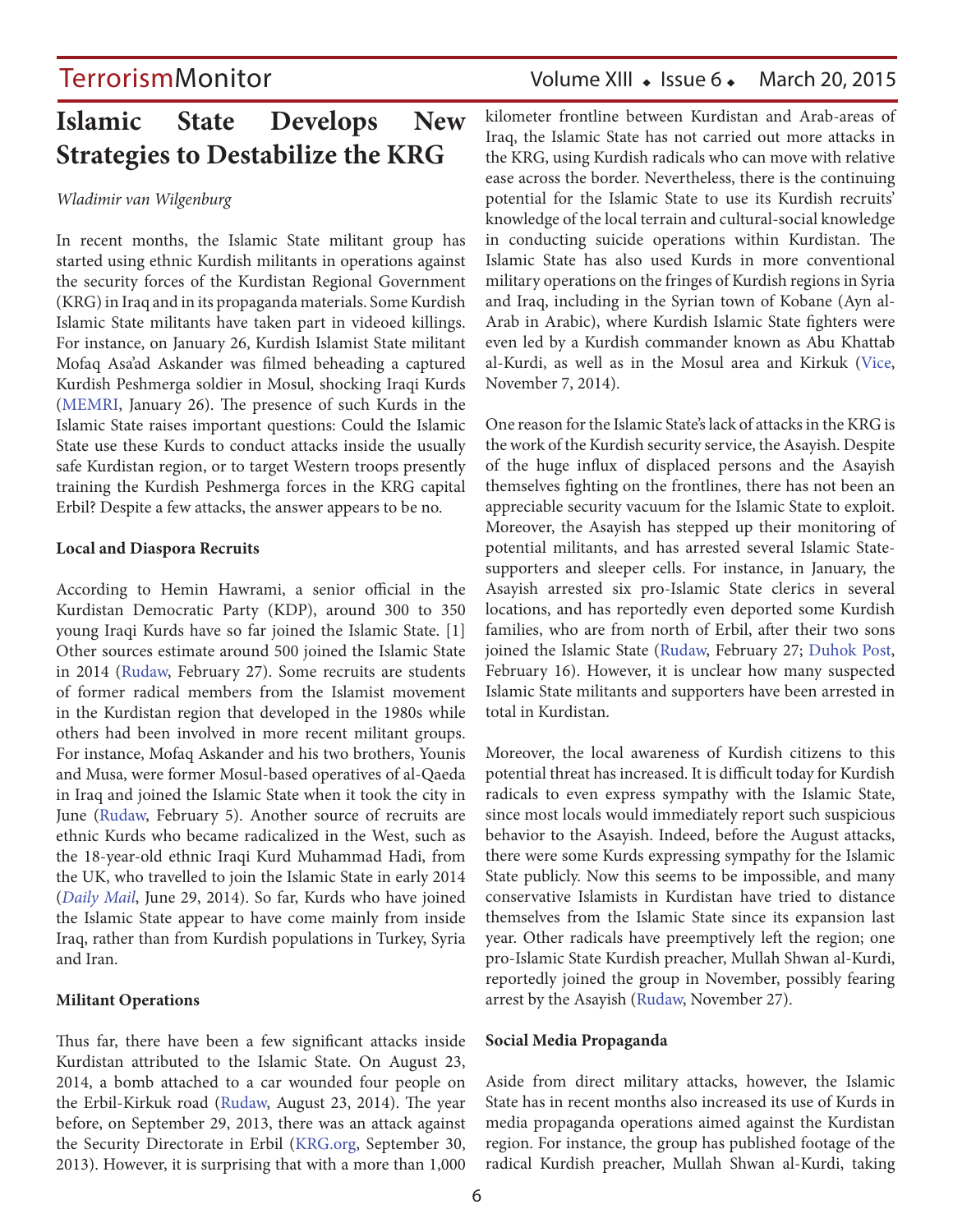Volume XIII  $\bullet$  Issue 6  $\bullet$  March 20, 2015

part in operations against the Peshmerga on the outskirts of Kirkuk on January 31, in which he promised that the group would capture Erbil (Bas News, January 31). Al-Kurdi was also featured in an Islamic State propaganda video released in February showing captured Kurdish Peshmerga fighters dressed in orange jumpsuits in a cage. [2]

The Islamic State also appears to have increased their social media messages in Kurdish in order to spread fear among the Kurdish population and to counter Kurdish media criticism of the group. These messages have also tried to show that the Islamic State is not against Kurdish Muslims, only secular Kurdish parties. For instance, one Islamic State statement published in January said that the Peshmerga are not fighting on behalf of religion, and that they have ties to Israel, United States and Iran: "They want to create Kurdistan as an independent state, with the help of the Jewish state and spread of democracy… They openly say that they don't believe that state and religion should be united." [3] This online recruitment effort by the Islamic State was one reason why the KRG temporarily shut down Twitter and Facebook access in the region in August 2014 (Middle East Eye, August 10, 2014).

#### **PSYOPs vs Kurdish Clerics**

In response, the KRG has used religious leaders to counter Islamic State propaganda, and help to discourage potential recruits (War is Boring, February 9). In response, the Islamic State has threatened Muslim Kurdish leaders with death for declaring that slain Peshmerga are "martyrs." However, according to a Kurdish senior advisor Abdulsalam Medeni, the Islamic State's propaganda has found some resonance locally: "Some mullahs in the mosques during the Friday prayers send this message directly or indirectly… The grassroots Muslims think our government is not respecting Islamic traditions." [4] Likewise, in March, in the Kurdish town of Bardarash, two Kurds were arrested for vandalizing a Peshmerga grave, writing on it "no God but Allah" (Bas News, March 12).

Nevertheless, the number of Kurds joining the Islamic State has decreased since the militant group attacked the Kurdistan region (Rudaw, February 27). While many Kurdish Islamists sympathized with the struggle against Syrian President Bashar al-Assad in 2011 (which they viewed as a war between al-Assad and Muslims), they generally do not sympathize with the internal fights between jihadist groups, or with jihadist attacks on Kurds in Syria and Iraq. In addition, the allure of the Islamic State has diminished as the group has been increasingly pushed onto the defensive in 2015.

#### **Conclusion**

The impact of the Islamic State's several hundred Kurdish members has, so far, been less than might be expected. The group has not been able to use these Kurds to take over Kurdish dominated areas, or to wage regular attacks inside Kurdistan. Indeed, with Western support, the Kurdish government has managed to maintain internal security, and security conditions have improved overall in Kurdistan since the Kurds managed to take back most Kurdish areas in Iraq from the Islamic State after August 2014. Meanwhile, the number of Kurdish recruits to the Islamic State has decreased due to effective Asayish actions, the security awareness of local citizens and because of the jihadist movement's decreasing popularity among Islamist Kurds. In addition, the Kurdish government has effectively responded to the Islamic State's propaganda attacks on its secular government. Despite this, however, a considerable number of Kurds remain active with the Islamic State in areas controlled by the group, and a limited risk of attacks by Kurdish radicals will therefore remain for the foreseeable future.

*Wladimir van Wilgenburg is a political analyst specializing in issues concerning Iraq, Iran, Syria and Turkey with a particular focus on Kurdish politics.*

#### **Notes**

1. Hemin Hawrami speech, "Kurdistan in Transition– Political reconfiguration in Rojava (Syrian Kurdistan) and South Kurdistan (Iraqi Kurdistan) in the wake of IS military setbacks," Utrecht University, February 28, 2015. 2. Islamic State, "Healing the heart of the believers," February 21, 2015, https://archive.org/details/ISIS. peshmerga.kirkuk.

3 Aseer Sunni al-Kurdi, "Peshmerga, a group full of hatred and unbelief," January 3, 2015, http://justpaste.it/iqdx. 4. Author interview with Abdulsalam Medeni, a senior advisor to the Deputy Prime Minister of the Kurdistan region, March 13, 2015.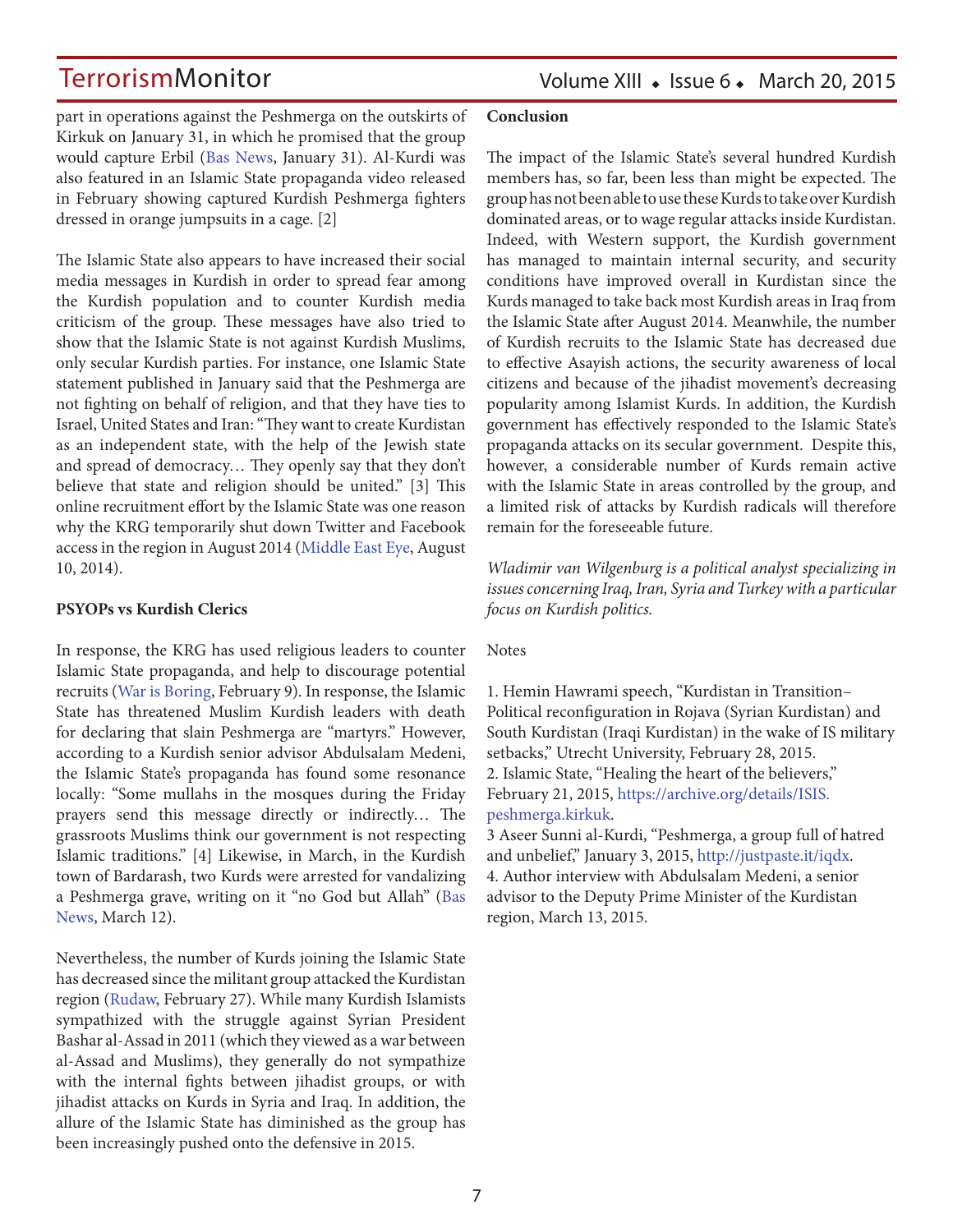## TerrorismMonitor Volume XIII • Issue 6 • March 20, 2015

## **The Ongoing Unrest in Libya and the Hyped Threat Posed by Islamic State**

#### *Dario Cristiani*

Making sense of the political turmoil and the potential threat of the Islamic State in Libya is becoming increasingly difficult. At the beginning of March 2015, delegations from various Libyan factions met in the Moroccan coastal town of Skhirat, to negotiate under the auspices of the United Nations. At the same time, leaders of Libyan political parties and activists met in Algeria in a further attempt to ease dialogue between warring Libyan groups. The main declared aim of the negotiations in Morocco, which are ongoing, is to achieve a unity government and a lasting ceasefire. However, on March 13, the delegation representing the Tobruk-based government, the only one recognized by the international community, did not show up, after requesting that the talks be postponed for one week after the Tripoli-based government, which is backed by the forces of the Libyan Dawn, asked the UN clarify its official position on the role of General Khalifa Haftar, the head of the Tripoli-based government's armed forces (Reuters*,* March 13; Jeune Afrique*,* March 9; Libya Herald*,* March 11*;* Libya Akhbar*,* March 13; Terrorism Monitor, December 19, 2014). These developments, as well as the lack of any ceasefires or notable agreements between the warring parties to date, illustrate the challenges involved in bringing peace to Libya, not least because key individuals, such as Haftar are also potentially stumbling blocks to any deal, especially now that he has been appointed commander of the Libyan Army (al-Jazeera, March *9;* al-Sharq al-Awsat*,*  December 18, 2014). The aim of this article is to provide some background to the ongoing conflict and to contextualize the roles, aims and make up of the various parties.

#### **Local Obsessions: A Geographical and Psychological Explanation for the Current Fragmentation**

The current conflict is largely shaped by a constant element in Libyan history: local communities have a strong sense of identity, which influences their perceptions, interests and choices. This is presently true for Misrata, Zintan and many other locations. Historically, this was due to geographical constraints that made communication and contacts complex, as well as diverse cultural influences (Levantine culture in the east, Berber and Maghrebi influences in the west and Saharian and Sahelian links in the south) that produced social units, such as a town or tribe, with their own specific interests, agendas and preferences. The different parts of this rather complex mosaic have traditionally united only when they all faced a common threat, such as against the Ottomans, the Italians and, most recently, against *Muammar* Qaddafi, the Libyan leader from 1969 to 2011. However, as there is no common existential threat now facing these groups, they have reverted back to pursuing their own narrow local agendas by force, and at the expense of other Libyan groups.

As a result, while there is presently a macro division of the country between the Tripoli- and Tobruk-based governments, in reality both broad camps are nothing more than very loose coalitions of disparate interests, which are mostly local. The primacy of local interests over other elements (such as ethnic and tribal allegiances or ideological affinities) is shown by the existence of strange alliances within both camps. For instance, Haftar, who portrays himself abroad as the ultimate defense against radical Islamism in Libya, has Salafist allies such as Ashraf al-Mayar, a hardline preacher who was formerly involved with the February 17 Martyrs Brigade, an Islamic militia. Similarly, the Misratan militias, who are generally opposed to Qaddafi's former allies, have allied themselves with the Tuaregs in the south, who were key to Qaddafi's regime (Libya Herald, June 11, 2014, Daily Star [Beirut], January 8).

However, while this "hyper-localism" is partly the result of geography and history, it is also the result of the extremely powerful fear of exclusion from power, which developed under Qaddafi's 42 years of ruling. All the different fragments of the current Libyan political landscape perceive the current violence (likely correctly) as the constitutive phase of a new order, and they do not want to be excluded from it for fear that this would potentially condemn them to decades of being excluded from power. Therefore, while many of these groups' interests are local, at the same time, they do not want to be excluded at the national level; hence the coalition of disparate groups into unlikely national-level coalitions. This is even more important at the present time because the Libyan oil sector, virtually the country's only source of wealth, is under pressure owing to two dynamics: the new strategy of economic warfare against oil installations by regionally-linked terrorist groups and a potentially longterm trend of lower oil prices (Terrorism Monitor, April 4, 2014).

#### **The Emergence of Islamic State in Libya**

In this fragmented political landscape, in which two competing power centers are incapable of controlling the entire country, it is not surprising that the Islamic State has become an actor inside Libya. The Islamic State first emerged in Libya in mid-2014, when Libyan fighters returned from Syria and Iraq to fight, jointly with foreign fighters that the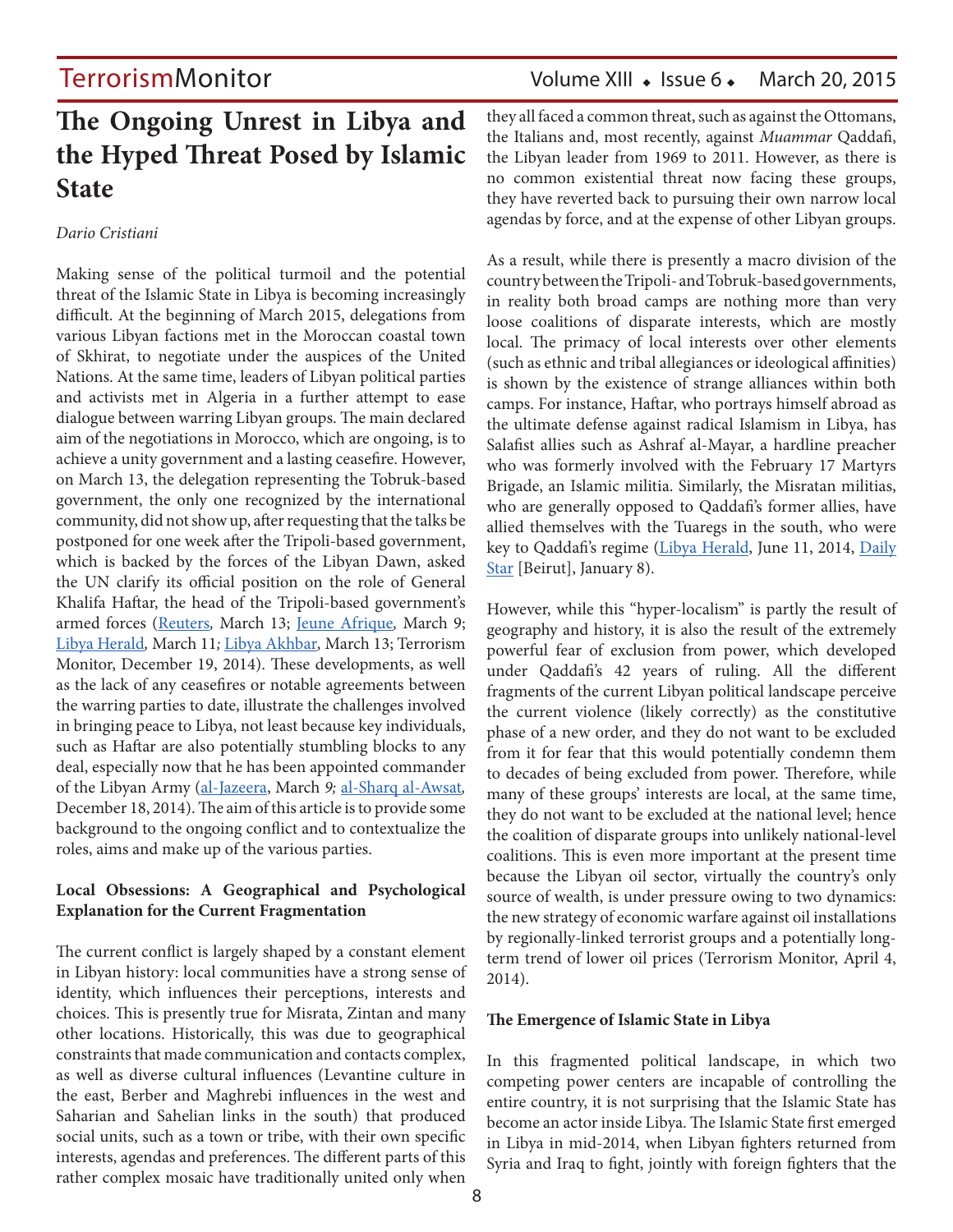Islamic State had sent to organize its Libyan branch, and to collect pledges of allegiance to the Islamic State leader in Iraq and Syria, Abu Bakr al-Baghdadi (al-Sharq al-Awsat*,* July 16, 2014; al-Hayat, November 3, 2014). By October 2014, the Islamic State had declared eastern Libya a province of its caliphate (ANSA, October 31, 2014). Subsequently, in the first months of 2015, the group significantly raised its profile through a number of armed actions that were amplified immensely because of the tremendous media capacity of the central branch of Islamic State. This quickly made the Islamic State appear to be an important element in the Libyan conflict. Most notably, the group claimed responsibility for an attack against a police station in Tripoli while it also reportedly attacked an oil plant in al-Ghani, kidnapping 9 foreigners on March 9 (Libya Herald, March 12). Other actions by the group included the videotaped beheading of 21 Egyptian Coptic Christian workers in February 2015, and the attack against Tripoli's Corinthia Hotel at the end of January 2015 (Jeune Afrique*,* March 9*;* Dabiq, February 12*;* al-Ahram*,*  February 15*).* However, apart from focusing attention on the group and encouraging many foreign companies to scale back their operations in Libya, these sporadic and highlyfocused attacks, often carried out against relatively weak targets, have had relatively little impact on the dynamics of the broader conflict in the country.

Although the Islamic State's current influence on Libya's broader strategic picture is, therefore, relatively minimal, the rise of the group, amplified by its high-profile attacks, has become a key focus of both domestic and foreign actors. For instance, the Tobruk government's foreign affairs minister, Mohamed Dayri, warned that Libya may turn into a new Syria should political solutions fail, stressing the point that—more than an external intervention—what they need is military equipment to enable them to fight the jihadists (La Tribune [Algiers]*,* February 26). Haftar meanwhile, in an interview with the Italian news agency ANSA, called on Italian Prime Minister Matteo Renzi to ask the international community to lift the current embargo on weapons. Haftar argued that he and his militias were effectively fighting for the benefit of foreign countries, warning that "if we were to fail, the next target of terrorists would be Italy" (ANSA, March 10).

Despite such rhetoric, however, the Islamic State's presence in Libya is not a game changer in and of itself. The group's capabilities are not significantly greater than those of other militias, nor does its presence change the scale of the current military confrontations within the country. Indeed, there is a strange convergence of interests in exaggerating the group's capacities. For Haftar, exaggerating the Islamic State threat represents a valuable rhetoric opportunity to build his profile

#### as the "Libyan al-Sisi," strengthening his demand that foreign countries support him in order to prevent the Islamic State establishing a presence on the shores of the Mediterranean. Meanwhile, Libyan Dawn, the main Tripoli-based militia alliance, has used the rise of the Islamic State to imply the presence of murky external plots and "false flag" operations in the country, or to claim that—as happened in Iraq with former Baathist members—Qaddafi's former loyalists actually represent the bulk of the Islamic State presence (The Independent, March 16). While neither of these claims is entirely groundless, they are inaccurate and exaggerated versions of reality. In the meantime, the Islamic State gains advantages from this by boosting its appeal and expanding its recruiting abilities. In this context, for the Islamic State, success nurtures success; by being perceived as successful, it attracts more recruits, which in turns allows it to be perceived as successful.

#### **Obstacles to Islamic State Expansion in Libya**

The Islamic State's membership in Libya is complex. So far, it has been able to attract young militants from Derna and other areas in the east (al-Jazeera, March 7). It has also been able to capitalize on the problems that Ansar al-Shari'a has faced recently, which has led to Ansar al-Shari'a in Derna (which is different from the bigger Ansar al-Shari'a in Benghazi) merging with the Islamic State. The group also contains a mixture of foreign fighters, mainly Tunisians and Yemenis, some of whom are apparently operating there as points of contacts with the central branch in Iraq and Syria. It also contains Libyan fighters returning home (part of the al-Battar Brigade) after a decade or more of militancy between Iraq and Syria. In addition, there are young Libyans from a number of different places, attracted by the Islamic State brand and its apparent success. There are also potentially former Qaddafi loyalists who see the organization as a chance to regain a role and elements of power (Al-Monitor*,*  March 15; al-Arabiya*,* March 18; International Business Times, February 20; al-Jazeera, March 7).

However, a key element that allowed the Islamic State to emerge successfully in Syria and Iraq is missing in Libya, namely a large and disenfranchised Sunni community, which in Syria and Iraq had been excluded from the current balances of power and who wished to regain the power and influence that they felt was rightfully theirs. This dynamic is missing in Libya, where Sunnis form the vast majority of the population and where divisions are on political, local or tribal lines rather than religious ones. As such, the Islamic State may need to try harder to maintain and justify its presence in Libya, and the final result will likely be different from Iraq and Syria, where they have established a proto-

### Volume XIII  $\bullet$  Issue 6  $\bullet$  March 20, 2015